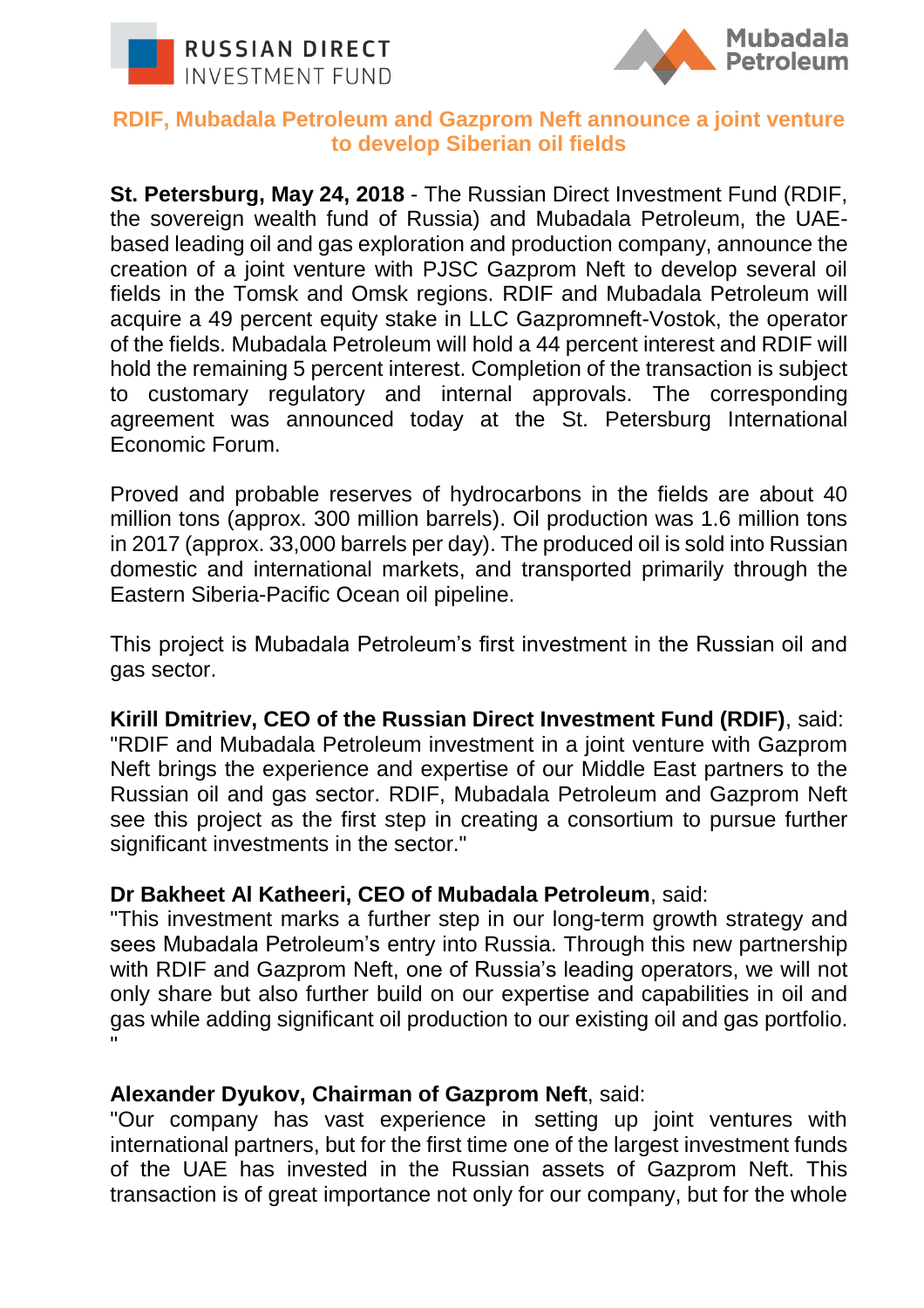



industry. The main advantage of Gazpromneft-Vostok is the development of technologies for the search and extraction of hydrocarbons from the pre-Jurassic complex. And it is important for us that our partners believed not only in the present, but also in the future of this asset. The task of beginning costeffective development of Paleozoic stocks can be more effectively solved within the framework of partnership, combining technological and financial resources."

\*\*\*

**Russian Direct Investment Fund (RDIF)** is Russia's sovereign wealth fund established in 2011 to make equity co-investments, primarily in Russia, alongside reputable international financial and strategic investors. RDIF acts as a catalyst for direct investment in the Russian economy. RDIF's management company is based in Moscow. Further information can be found at [www.rdif.ru](http://www.rdif.ru/)

**Mubadala Petroleum** is an international, upstream oil and gas exploration and production company, headquartered in Abu Dhabi, and a wholly-owned subsidiary of Mubadala Investment Company (Mubadala). Mubadala Petroleum manages assets and operations currently spanning eight countries with a primarily geographic focus on the Middle East and Southeast Asia. In 2017, our average working interest production was around 320,000 barrels per day of oil equivalent. Our success is built on a clear purpose, strong partnerships, the passion and capability of our people, and our focus on performance. For more information, please visit [www.mubadalapetroleum.com](http://www.mubadalapetroleum.com/)

**Mubadala Investment Company** is a pioneering global investor, deploying capital with integrity and ingenuity to accelerate economic growth for the longterm benefit of Abu Dhabi. As Abu Dhabi's leading strategic investment company, Mubadala is active in 13 sectors and more than 30 countries around the world, creating lasting value for our shareholder, the Government of Abu Dhabi.

Our work includes the development of global industrial champions in sectors such as aerospace, ICT, semiconductors, metals & mining and renewable energy, utilities, and the management of diverse financial holdings. We build on legacy expertise in oil and gas to invest across the hydrocarbon spectrum, and enhance the UAE's growth potential through investments in healthcare, real estate and defense services. Our investment approach prioritizes partnership with best-in-class organizations and a commitment to the highest standards of governance.